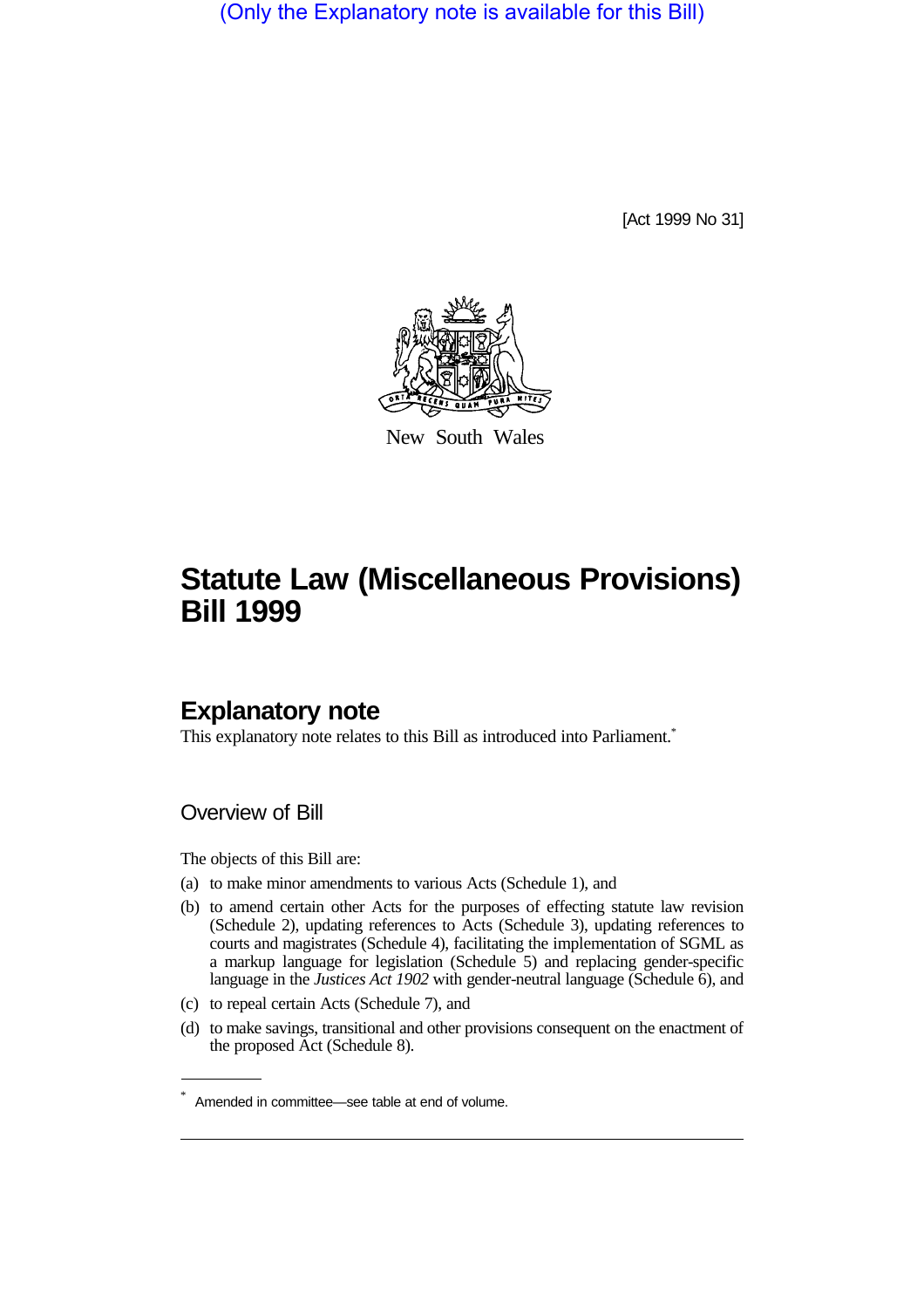Explanatory note

# Outline of provisions

**Clause 1** sets out the name (also called the short title) of the proposed Act.

**Clause 2** provides for the commencement of the proposed Act.

**Clauses 3**–**5** are machinery provisions that give effect to the Schedules to the Act containing amendments, repeals and savings, transitional and other provisions.

**Clause 6** makes it clear that the explanatory notes contained in the Schedules do not form part of the proposed Act.

## **Schedule 1 Minor amendments**

**Schedule 1** makes amendments to the following Acts: Anti-Discrimination Act 1977 No 48 Associations Incorporation Act 1984 No 143 City of Sydney Act 1988 No 48 Coal Mines Regulation Act 1982 No 67 Community Land Development Act 1989 No 201 Community Land Management Act 1989 No 202 Constitution Act 1902 No 32 Consumer Claims Act 1998 No 162 Contaminated Land Management Act 1997 No 140 Contracts Review Act 1980 No 16 Credit Act 1984 No 94 Environmental Planning and Assessment Act 1979 No 203 Fair Trading Tribunal Act 1998 No 161 First State Superannuation Act 1992 No 100 Food Production (Safety) Act 1998 No 128 Grain Marketing Act 1991 No 15 Growth Centres (Development Corporations) Act 1974 No 49 Home Building Act 1989 No 147 Impounding Act 1993 No 31

Explanatory note page 2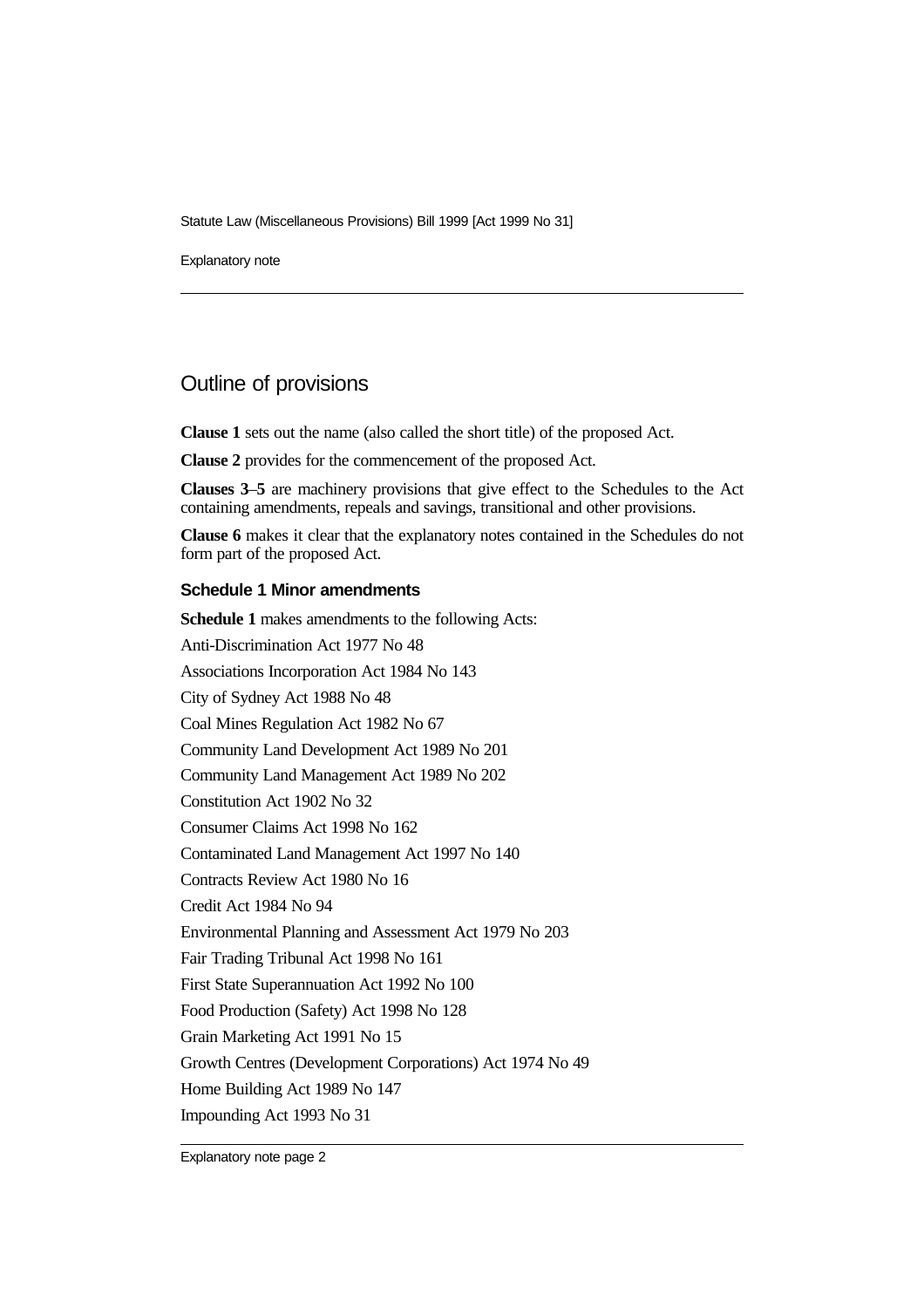Explanatory note

Interpretation Act 1987 No 15 Lake Illawarra Authority Act 1987 No 285 Landlord and Tenant (Rental Bonds) Act 1977 No 44 Marketing of Primary Products Act 1983 No 176 Meat Industry Amendment Act 1998 No 129 Mines Inspection Act 1901 No 75 Mines Legislation Amendment (Mines Safety) Act 1998 No 122 Motor Vehicle Repairs Act 1980 No 71 Murray Valley Citrus Marketing Act 1989 No 155 Parliamentary Electorates and Elections Act 1912 No 41 Pawnbrokers and Second-hand Dealers Act 1996 No 13 Pesticides Act 1978 No 57 Pipelines Act 1967 No 90 Police Offences Act 1901 No 5 Privacy and Personal Information Protection Act 1998 No 133 Property, Stock and Business Agents Act 1941 No 28 Protection of the Environment Administration Amendment (Environmental Education) Act 1998 No 167 Protection of the Environment Operations Act 1997 No 156 Radiation Control Act 1990 No 13 Real Property Act 1900 No 25 Registration of Interests in Goods Act 1986 No 37 Residential Parks Act 1998 No 142 Residential Tribunal Act 1998 No 168 Retail Leases Act 1994 No 46 Rural Fires Act 1997 No 65 Statutory and Other Offices Remuneration Act 1975 (1976 No 4) Strata Schemes (Freehold Development) Act 1973 No 68 Strata Schemes (Leasehold Development) Act 1986 No 219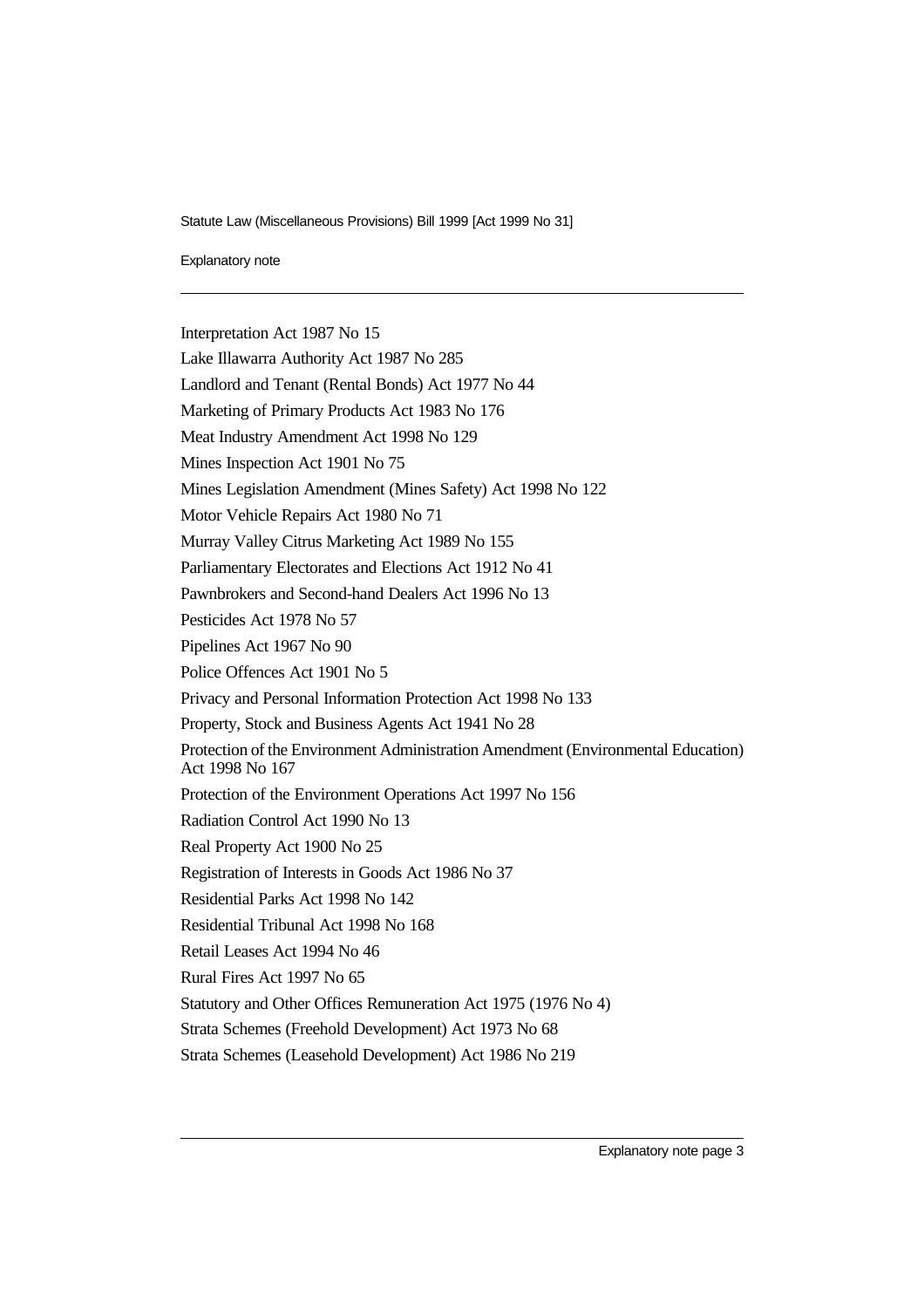Explanatory note

Strata Schemes Management Act 1996 No 138

Subordinate Legislation Act 1989 No 146

Superannuation Act 1916 No 28

Superannuation Legislation Further Amendment Act 1998 No 144

The amendments to each Act are explained in detail in the explanatory note relating to the Act concerned set out in Schedule 1.

#### **Schedule 2 Amendments by way of statute law revision**

**Schedule 2** amends certain other Acts for the purpose of effecting statute law revision and to make minor corrections. The amendments to each Act are explained in detail in the explanatory note relating to the Act concerned set out in Schedule 2.

#### **Schedule 3 Amendments updating references to Acts**

**Schedule 3** amends certain other Acts for the purpose of updating references to repealed Acts and to Acts the short titles of which have changed.

#### **Schedule 4 Amendments updating references to courts and magistrates**

The *Local Courts Act 1982* introduced a range of reforms to the court system in New South Wales, including the abolition of courts of petty sessions and the establishment of Local Courts, which are constituted either by a Magistrate sitting alone or by two or more justices (see section 8 of the Act). Many Acts contain outdated references to courts of petty sessions, police magistrates and stipendiary magistrates.

**Schedule 4** updates references in 109 Acts, as follows:

| <b>Outdated reference</b>   | New reference          |
|-----------------------------|------------------------|
| police magistrate           | Magistrate             |
| stipendiary magistrate      | Magistrate             |
| a court of petty sessions   | a Local Court          |
| in petty sessions           | a Local Court          |
| a court of quarter sessions | the District Court     |
| clerk of petty sessions     | Clerk of a Local Court |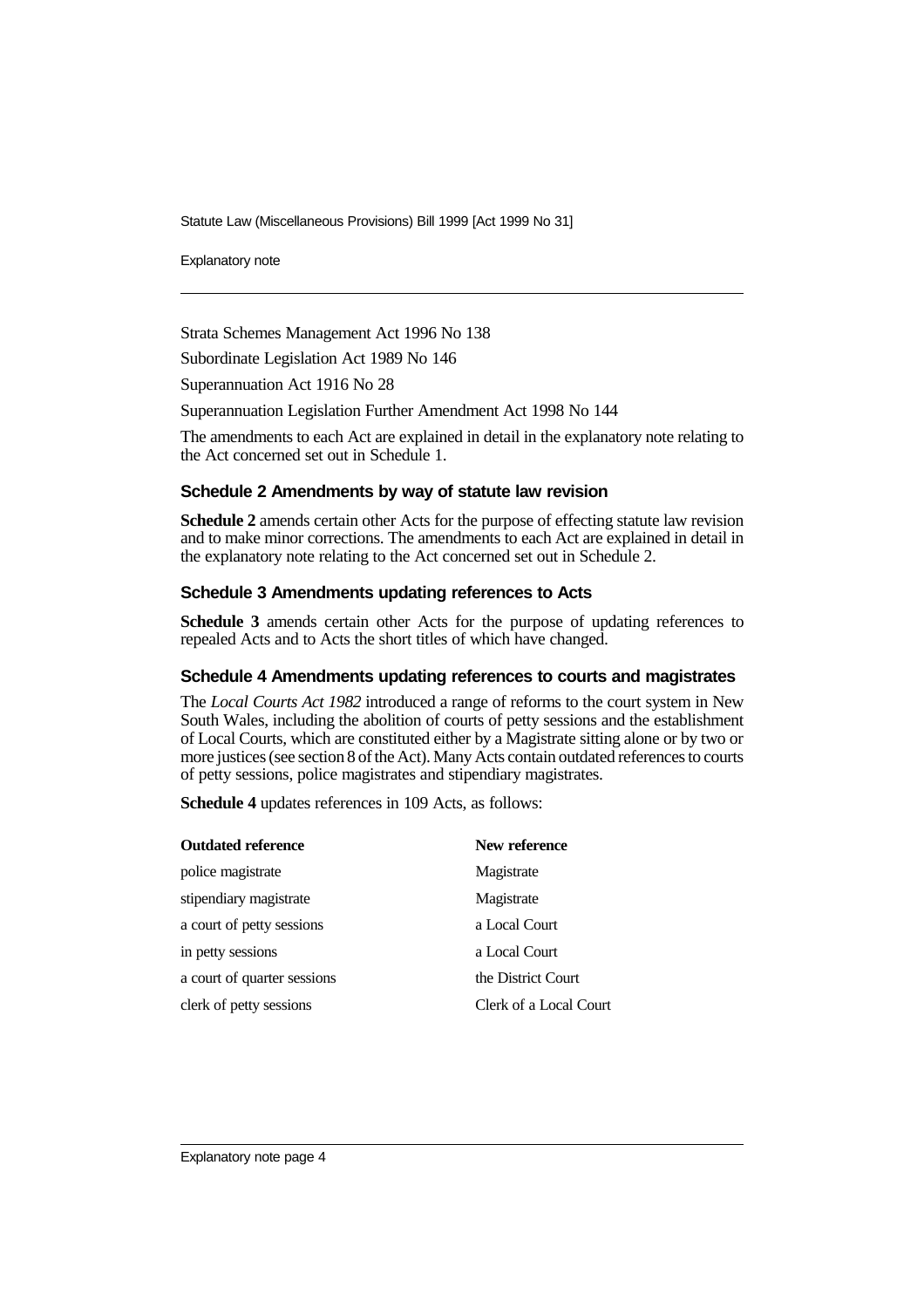Explanatory note

## **Schedule 5 Amendments to facilitate implementation of SGML as a markup language for legislation**

The Parliamentary Counsel's Office, which is responsible for the compilation and maintenance of the New South Wales Legislation Database, is developing a new drafting and database system. The new system is based on SGML (Standard Generalised Markup Language) and will improve the portability and accessibility of legislative data. Some features of legislation, particularly older Acts, are incompatible with the proposed system. Those features include embedded contents listings (provisions of old Acts that set out how the Act is divided and that are now covered by more detailed tables of contents), sections without headings, numbered paragraphs without opening text, sections outside Part and Division structures and inside Part structures.

**Schedule 5** amends those Acts to overcome those problems, for the purpose of facilitating the implementation of SGML.

## **Schedule 6 Amendments replacing gender-specific language in the Justices Act 1902**

**Schedule 6** substitutes gender-neutral language for the gender-specific language in the *Justices Act 1902*. A policy of using gender-neutral language in New South Wales legislation has been strictly applied since 1983. However, gender-specific language remains in a few statutes currently in force that were enacted before the policy was implemented. It is intended that the statute law revision program will continue the process of removal of that language until it has all been replaced.

## **Schedule 7 Repeals**

**Schedule 7** repeals a number of Acts and provisions in Acts. Since the enactment of *Statute Law (Miscellaneous Provisions) Act 1985*, the number of Acts in force has been gradually reduced by repealing amending Acts once the amendments contained in the Acts have commenced and have been incorporated in a reprint. The Schedule continues this process, and also repeals amending Acts enacted at least 10 years ago, the provisions of which have not all been included in a reprint but which contain no provisions of substantive effect that need to be retained. The Acts that were amended by the Acts being repealed are up-to-date on the Legislation Database maintained by the Parliamentary Counsel's Office and are available electronically.

The Schedule also repeals the *Juvenile Migrants Act 1926*, which is no longer of practical utility.